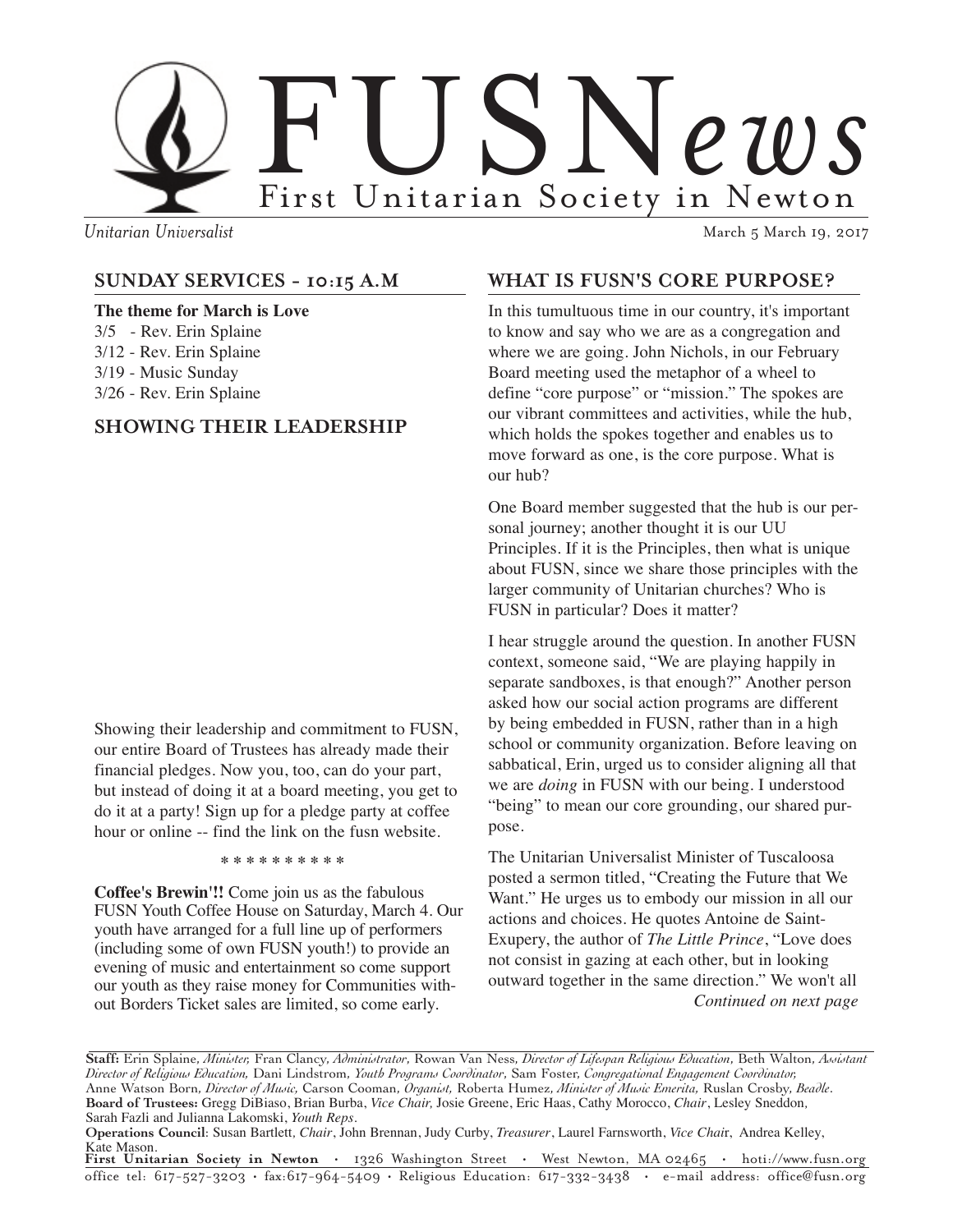see the same things on the horizon, or agree with each other, but our intention for our community will lie in the same direction.

This year nearly100 FUSNites have participated in focus groups led by our Adult Faith Development Task Force. While participating in one of these groups, I heard powerful language from participants trying to articulate our purpose: "We create <sup>a</sup> sacred space for listening and for spiritual growth, feeding our ability to go into the world and be of service" and "The spirit of life among us fuels our ability to do greater work in the world."

Perhaps we are poised to see our mission more clearly and to find the best, while imperfect, words to speak it. *-Cathy Morocco*

### **MUSINGS**

Random notes re your music program and some of the wonderful people who make it happen:

Thanks to all who came to the 2nd annual FUSN Musicians Concert. I love the mix of classical music with almost every other style of music, and it's wonderful to see the suppor<sup>t</sup> our folks have from the congregation. Thanks as well to the FUSN Music Committee for their help with the event.

Bob MacWilliams, who gives us the gift of his music regularly in our services, is composing <sup>a</sup> piece for the choir to sing on tour in Germany! It has <sup>a</sup> gorgeous guitar part, <sup>a</sup> multilingual text, and <sup>a</sup> beautiful sentiment: "…may you see all the sisters and brothers of this world live as one family." We are excited and proud to sing it.

We have several choir members who sing in other ensembles – too many events to mention here, but there are two beautiful concerts coming up, with our stalwart Sanctuary Choir members George Batchelor and Neil MacGaffey singing:

• Saturday March 11 at 8:00 p.m., the Back Bay Chorale presents *Essential Voices: Da Pacem*, with music by J.S. Bach and Arvo Pärt. www.bbcboston.org

• Sunday March 12 at 3:00 p.m., the Commonwealth Chorale presents the Mozart *Requiem* along with the "sparkling, virtuosic" *Exsultate, jubilate* sung by soprano Joanna Mongiardo www.commonwealthchorale.com *-Anne Watson Born*

## **ROWAN'S REFLECTIONS**

Religious professionals in Unitarian Universalism are trained in <sup>a</sup> number of ways. Religious Educators seeking credentialing engage in <sup>a</sup> rigorous learning process like ministers, though it takes <sup>a</sup> different form. The Religious Education Credentialing Program is an approximately 3 year program while on the job and requires attending workshops and trainings, reading dozens of books, meeting regularly with <sup>a</sup> mentor, and creating <sup>a</sup> portfolio demonstrating competency and sharing examples of one's work in nine different areas. The process concludes with <sup>a</sup> presentation and an interview before <sup>a</sup> panel that meets annually in Boston, which approves <sup>a</sup> candidate or recommends further study before coming before the panel again. I am currently in my second year of this process.

FUSN is <sup>a</sup> congregation that values adult faith development, not just of its members, but also of its staff. Through my own continued learning, I am better able to learn about and understand best practices in religious education; to deepen my sense of the theology, history, sources, and philosophy of both UUism and religious education; and to translate my learning into practice within our congregation.This pas<sup>t</sup> month, I took <sup>a</sup> class on Working in Congregational Systems. I was struck by <sup>a</sup> comment someone made--that there is little economy of scale in congregations. As congregations ge<sup>t</sup> larger, people expec<sup>t</sup> the staff to do more than they would expec<sup>t</sup> in <sup>a</sup> smaller congregation. Having <sup>a</sup> deeper understanding of how the system works on <sup>a</sup> macro level can help me be strategic in allocation of staff time and in understanding the volunteer culture at <sup>a</sup> place like FUSN.

I am looking forward to taking an online course UU Theology in March and April, and I'm curious what new ideas that will inspire. I am so grateful to be working with FUSN volunteers and staff on projects from adult faith development to models of children's religious education and piloting our "Traveling Chalice," helping bring Unitarian Universalism into the home. It takes partnership to make things happen.

#### -*Rowan Van Ness, Director of Lifespan Religious Education*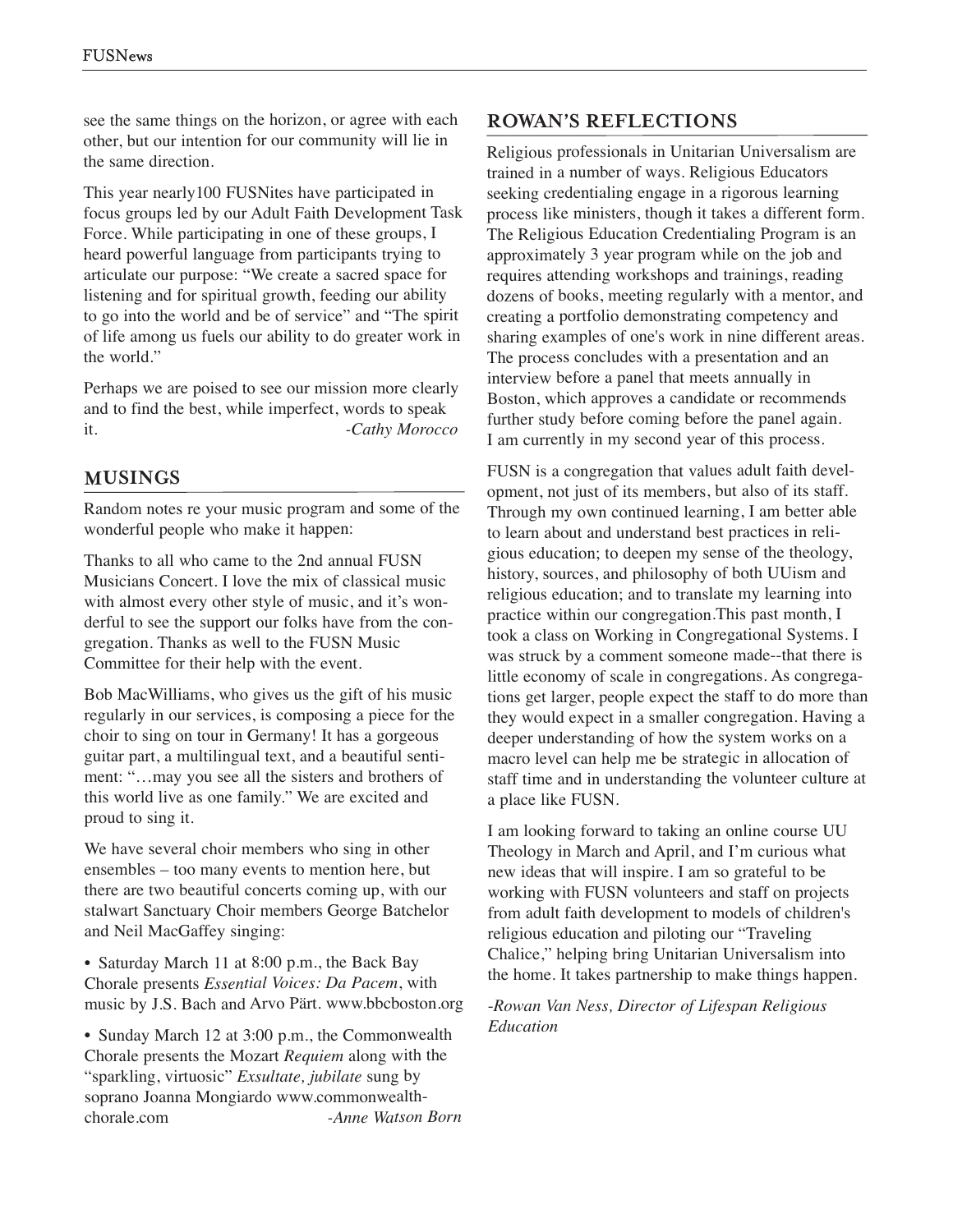# **SERVICES AUCTION**

**The Annual Services Auction** was held the evening of January 28, 2017. We had good attendance and some spirited bidding and those in attendance appeared to have fun. After expenses, the Services Auction generated somewhere in the neighborhood of \$16,300 for FUSN. Of course, the auction would not happen without the generous donations of goods and services by the FUSN Community. Thank you to all of our donors. I also want to thank all of those who helped put on the auction: Leslie Barrows, Karen Bottar and Don Buonagurio, Bill and Sandy Horne, Jeannie Chaisson and Bob Persons, Jacki Rohan, Christine and Saul Lookner, Jon and Chris Reusser, Norm Thibeault, Mindy Scharlin, Denise Bousquet, Greg Sullivan, Judy Zacek, David Morocco, Maura Morse, Bruce Kimball and Lynne Karlson.

*Pat Rohan on behalf of the Services Auction Team*

# **UPCOMING**

**The Over 60 Club** at FUSN invites seniors, baby boomers and their families to a panel discussion from 7:00-9:00 p.m., in the Alliance Room on Thursday, **March 9** to learn about home "right sizing," optional living alternatives, home sale and management, caretaking resources, asset protection and estate planning. For more information and to RSVP, please contact Wendy Haskell, haskellwendy@gmail.com. Light refreshments will be served.

**Got White Privilege?** Do you identify as a white man? The Multicultural Ministry Steering Committee is delighted to announce a special event for FUSN men who identify as white to explore together our experiences of being white in a society that targets and marginalizes people of color. Sunday, **April 2**, 3:00 to 5:30 Alliance Room, FUSN. The workshop will be facilitated by Bill Holland, long-time member of FUSN and the MMI Steering Committee, and Ken Wagner, Co-President of Allies for Racial Equity and on the New England G.R.A.C.E. Team. See more workshop details at http://tinyurl.com/zhxxvc9. For planning purposes, we ask that you let us know in advance if you plan on attending Register by emailing your name and email address to Bill at wm.holland@gmail.com. Put "WMA Registration" in the subject line. Childcare will be provided if requested. Requests must be received by March 15.

# **NOMINATING COMMITTEE**

"I've participated in many committees and always appreciate the fellowship over my 34 years at FUSN. When a position on the Operations Council came up last year I asked to be elected." Kate Mason

"My service with FUSN's Board of Trustees was definitely a step out of my comfort zone. However in retrospect it served to increase my self-confidence, and without a doubt heightened my awareness of how a nonprofit business is conducted. I would honestly say that I harbor no regrets in having been a part of the BoT team. I would label it an experience that brings with it and leaves you with valuable experience." Gregg DiBiaso

The above quotes are from two FUSN members who are stepping down from their elected positions this year. As a result, the Nominating Committee is actively seeking members who would like to contribute their time and talent to leading FUSN. The Nominating Committee will staff a table at coffee hour where members can inquire about open positions and volunteer to be nominated or recommend members who might be approached by the Committee to see if they would be interested in serving.

The following elected offices are being vacated this year: Board of Trustees: Two three year terms are being vacated as well as the two BOT Youth Representatives. Trustees develop policy and provide financial and administrative oversight of the Society. The BOT meets monthly. Operations Council: One three year term and one one year term are being vacated. The Operations Council guides and coordinates the activities of the various committees and staff activity of the Society. The Ops Council meets monthly. Treasurer: The treasurer is an elected position nominated yearly without term limits. The Treasurer signs checks and keeps the accounting of the Society. The Treasurer is a member of the Operations Council and the Finance Committee and attends the monthly meetings. Board of Investment: One three year term. Members oversee the investments of the Society.

The Board of Investment meets monthly. For more detailed information, please go to the By Laws posted on the FUSN website. You can contact Sheila Ardery at sardery@gmail.com or reach out to the Nominating Committee members, Ann Woodbury, Andrew Morse, Jim Emerson, or George Batchelor.